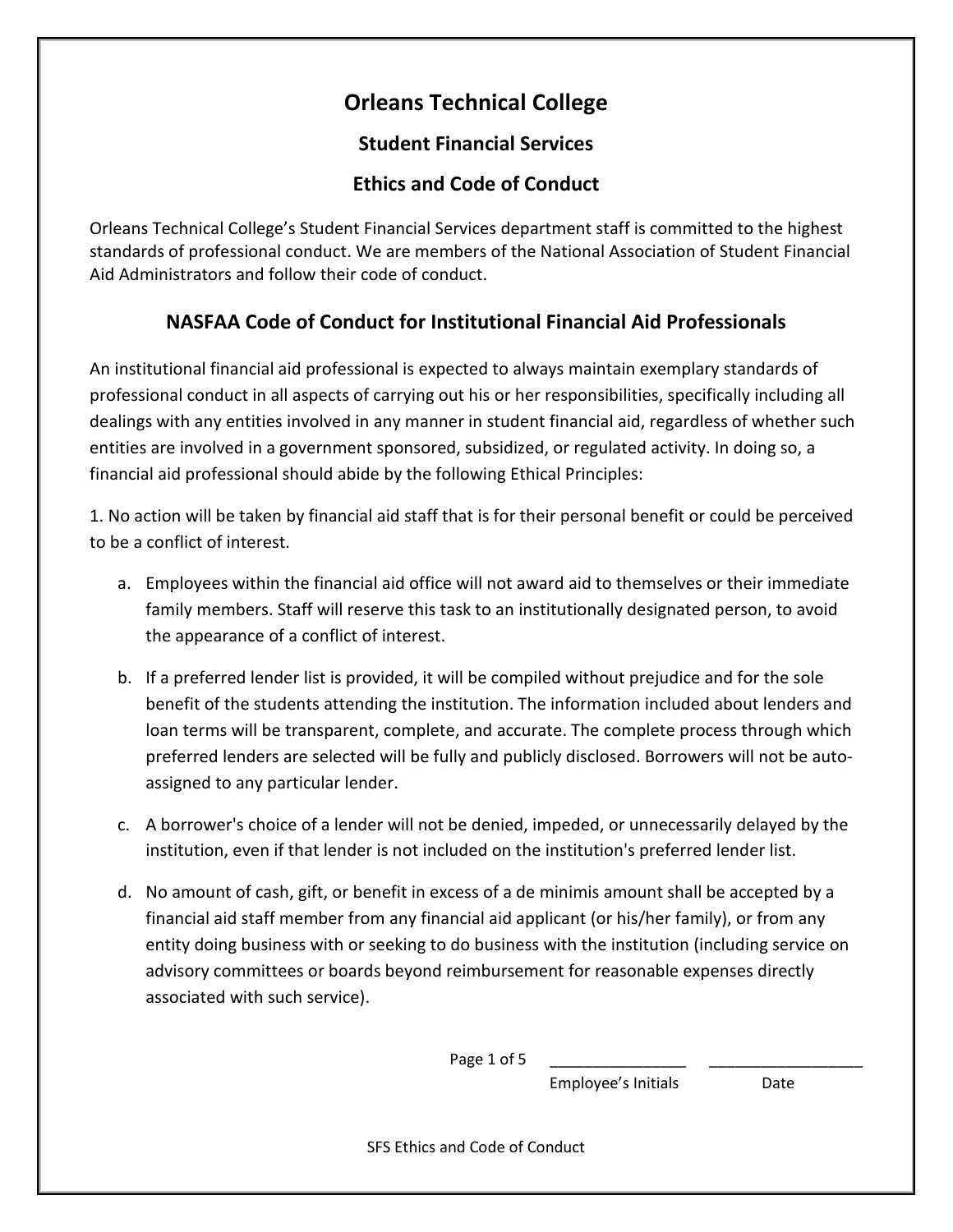2. Information provided by the financial aid office is accurate, unbiased, and does not reflect preference arising from actual or potential personal gain.

3. Institutional award notifications and/or other institutionally provided materials shall include the following:

- a. A breakdown of individual components of the institution's Cost of Attendance, designating all potential billable charges.
- b. Clear identification of each award, indicating type of aid, i.e. gift aid (grant, scholarship), work, or loan.
- c. Standard terminology and definitions, using NASFAA's [glossary of award letter terms.](https://www.nasfaa.org/news-item/3976/Glossary_of_Terms_for_Award_Notifications)
- d. Renewal requirements for each award.

4. All required consumer information is displayed in a prominent location on the institutional web site(s) and in any printed materials, easily identified and found, and labeled as "Consumer Information."

5. Financial aid professionals will disclose to their institution any involvement, interest in, or potential conflict of interest with any entity with which the institution has a business relationship.

## **Lender Code of Conduct**

The Higher Education Opportunity Act sets conditions for educational institutions to participate in Title IV programs and requires the development of and compliance with a code of conduct prohibiting conflicts of interest for its financial aid personnel [HEOA 487 (a)(25)]. The code of conduct applies to Orleans Technical College's officers, employees and agents of the institution. We will ensure that employees adhere to the following:

- may not enter into revenue-sharing arrangements with any lender. The HEOA defines "revenuesharing arrangement" as any arrangement between an institution and a lender under which the lender makes Title IV loans to students attending the institution (or to the families of those students), the institution recommends the lender or the loan products of the lender and, in exchange, the lender pays a fee or provides other material benefits, including revenue or profitsharing, to the institution or to its officers, employees, or agents;
- may not accept gifts from a lender, guaranty agency or loan servicer. No officer or employee of an institution's financial aid office (or an employee or agent who otherwise has responsibilities with respect to educational loans) may solicit or accept any gift from a lender, guarantor, or servicer of education loans. A "gift" is defined as any gratuity, favor, discount, entertainment, hospitality, loan, or other item having monetary value of more than a de minimums amount. However, a gift

Page 2 of  $5$ 

Employee's Initials Date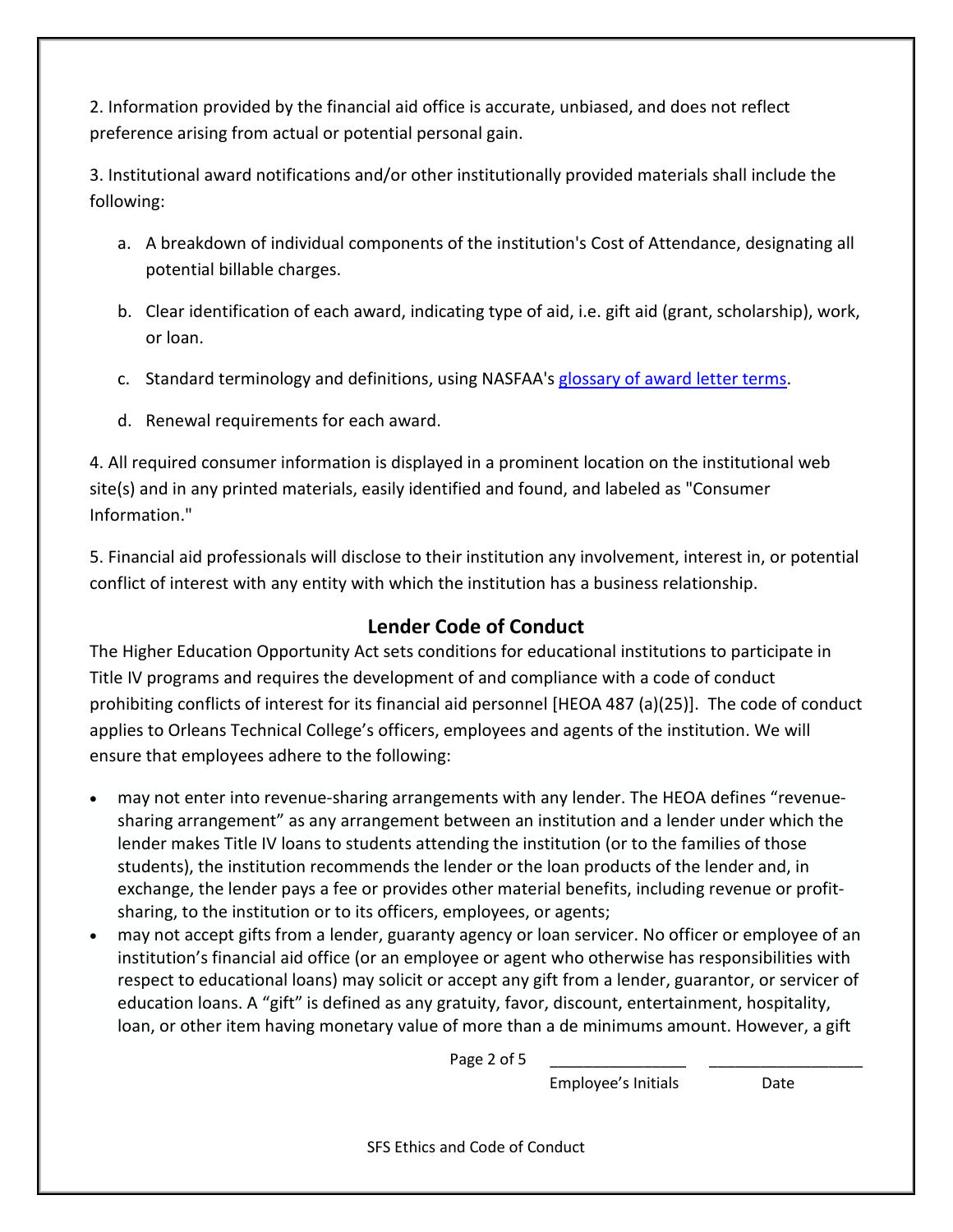does not include (1) a brochure, workshop, or training using standard materials relating to a loan, default aversion, or financial literacy, such as a brochure, workshop or training; (2) food, training, or informational material provided as part of a training session designed to improve the service of a lender, guarantor, or servicer if the training contributes to the professional development of the institution's officer, employee or agent; (3) favorable terms and benefits on an education loan provided to a student employed by the institution if those terms and benefits are comparable to those provided to all students at the institution; (4) entrance and exit counseling as long as the institution's staff are in control of the counseling and the counseling does not promote the services of a specific lender; (5) philanthropic contributions from a lender, guarantor, or servicer that are unrelated to education loans or any contribution that is not made in exchange for advantage related to education loans, and; (6) State education grants, scholarships, or financial aid funds administered by or on behalf of a State;

- may not enter into any contracting arrangements with a lender relating to education loans. No officer or employee of an institution's financial aid office (or employee or agent who otherwise has responsibilities with respect to education loans) may accept from a lender, or an affiliate of any lender, any fee, payment, or other financial benefit as compensation for any type of consulting arrangement or contract to provide services to or on behalf of a lender relating to education loans;
- may not direct borrowers to particular lenders or delay loan certifications. For any first-time borrower, an institution may not assign, through the award packaging or other methods, the borrower's loan to a particular lender. In addition, the institution may not refuse to certify, or delay the certification, of any loan based on the borrower's selection of a particular lender or guaranty agency;
- may not accept offers of funds for private loans. An institution may not request or accept from any lender any offer of funds for private loans, including funds for an opportunity pool loan, to students in exchange for providing concessions or promises to the lender for a specific number of Title IV loans made, insured, or guaranteed, a specified loan volume, or a preferred lender arrangement. An "opportunity pool loan" is defined as a private education loan made by a lender to a student (or the student's family) that involves a payment by the institution to the lender for extending credit to the student;
- may not accept staffing assistance. An institution may not request or accept from any lender any assistance with call center staffing or financial aid office staffing, except that a lender may provide professional development training, educational counseling materials (as long as the materials identify the lender that assisted in preparing the materials), or staffing services on a short-term, nonrecurring basis during emergencies or disasters; and
- may not receive advisory board compensation. An employee of an institution's financial aid office (or employee who otherwise has responsibilities with respect to education loans or financial aid) who serves on an advisory board, commission, or group established by a lender or guarantor (or a group of lenders or guarantors) is prohibited from receiving anything of value from the lender, guarantor, or group, except for reimbursement for reasonable expenses incurred by the employee for serving on the board.

Page 3 of 5

Employee's Initials Date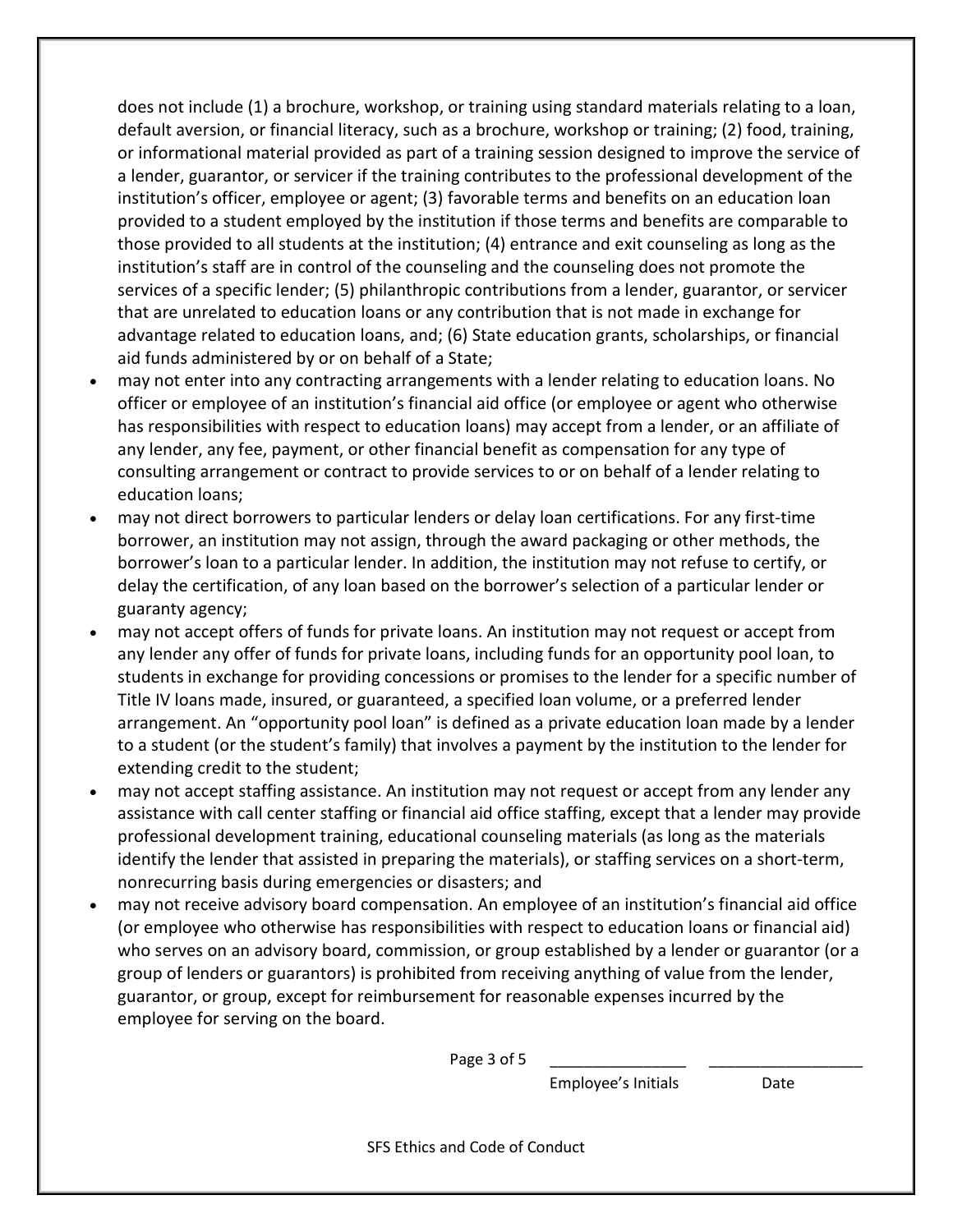### **Statement of Ethical Principles**

The primary goal of the financial aid professional is to help students achieve their educational goals through financial support and resources. NASFAA members are required to exemplify the highest level of ethical behavior and demonstrate the highest level of professionalism. The following guidelines were last updated by NASFAA's Board of Directors in November 2017.

We, financial aid professionals, declare our commitment to the following Statement of Ethical [Principles.](https://www.nasfaa.org/uploads/documents/Statement_of_Ethical_Principles.pdf)

Financial aid administrators shall:

#### **Advocate for students**

- Remain aware of issues affecting students and continually advocate for their interests at the institutional, state and federal levels.
- Support federal, state and institutional efforts to encourage students, as early as the elementary grades, to aspire to and plan for education beyond high school.

#### **Manifest the highest level of integrity**

- Commit to the highest level of ethical behavior and refrain from conflict of interest or the perception thereof.
- Deal with others honestly and fairly, abiding by our commitments and always acting in a manner that merits the trust and confidence others have placed in us.
- Protect the privacy of individual student financial records.
- Promote the free expression of ideas and opinions, and foster respect for diverse viewpoints within the profession.

#### **Support student access and success**

- Commit to removing financial barriers for those who want to pursue postsecondary learning and support each student admitted to our institution.
- Without charge, assist students in applying for financial aid funds.
- Provide services and apply principles that do not discriminate on the basis of race, gender, ethnicity, sexual orientation, religion, disability, age, or economic status.
- Understand the need for financial education and commit to educate students and families on how to responsibly manage expenses and debt.

Page 4 of 5

Employee's Initials Date